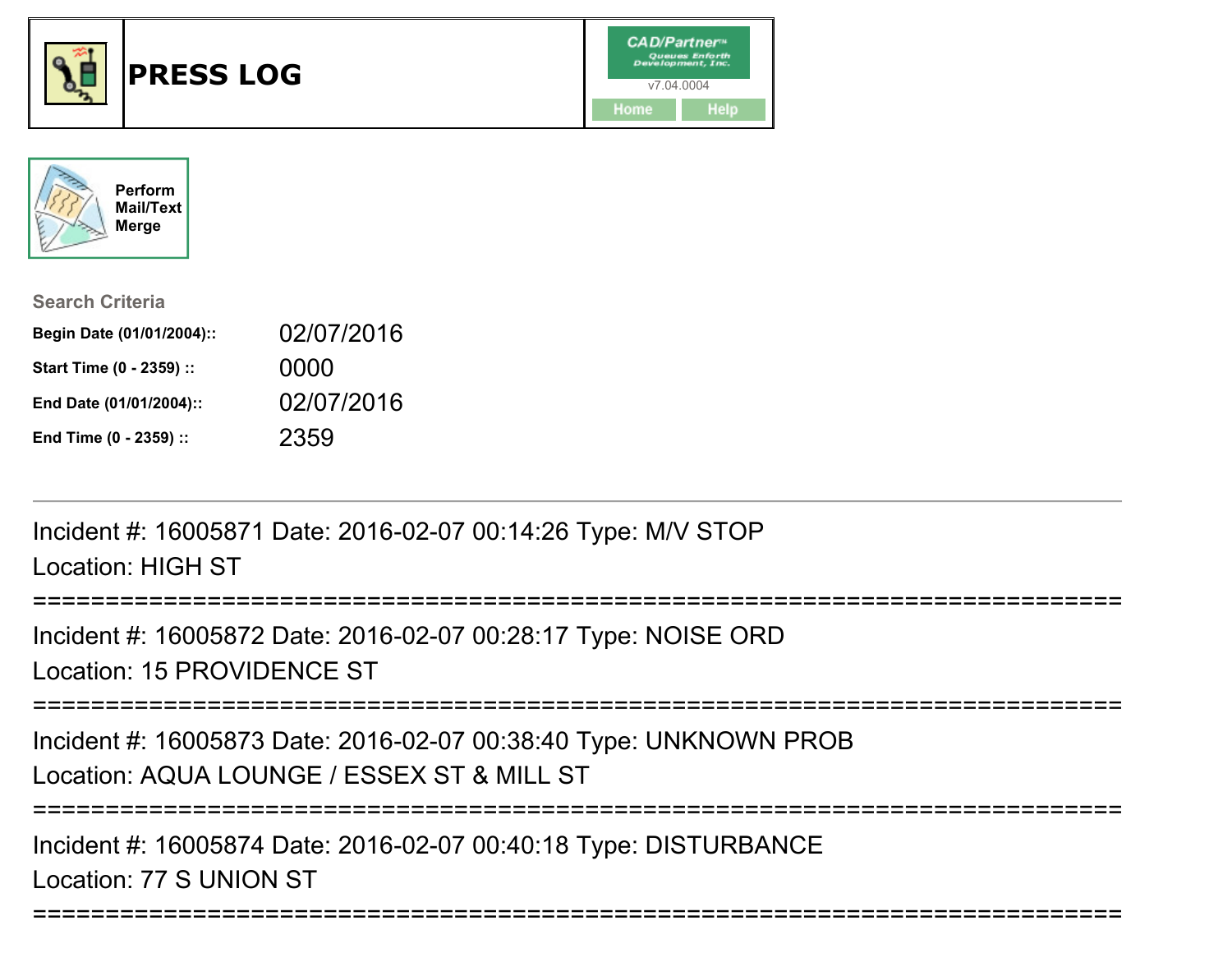Incident #: 16005875 Date: 2016-02-07 00:41:08 Type: A&B PROG Location: VALLEY LODGING (RICHWOOD) / 77 S UNION ST #316 FL 3===========================================================================Incident #: 16005876 Date: 2016-02-07 00:46:15 Type: MEDIC SUPPORTLocation: MERRIMACK ST & S BROADWAY===========================================================================Incident #: 16005877 Date: 2016-02-07 00:52:12 Type: NOISE ORDLocation: 27 PARK ST===========================================================================Incident #: 16005878 Date: 2016-02-07 00:59:43 Type: NOISE ORDLocation: 112 MARSTON ST FL 2===========================================================================Incident #: 16005879 Date: 2016-02-07 01:00:54 Type: TOW OF M/VLocation: VALLEY'S TOWING / 150 MERRIMACK ST===========================================================================Incident #: 16005880 Date: 2016-02-07 01:01:31 Type: TOW OF M/VLocation: COADY'S TOWING SERVICE / 139 MARSTON ST===========================================================================Incident #: 16005881 Date: 2016-02-07 01:02:00 Type: TOW OF M/VLocation: SHEEHAN'S TOWING SERVICE / 27 LAWRENCE ST===========================================================================Incident #: 16005882 Date: 2016-02-07 01:16:09 Type: NOISE ORDLocation: 33 BIGELOW ST FL 1===========================================================================Incident #: 16005883 Date: 2016-02-07 01:19:12 Type: M/V STOP

Location: FARNHAM ST & PARKER ST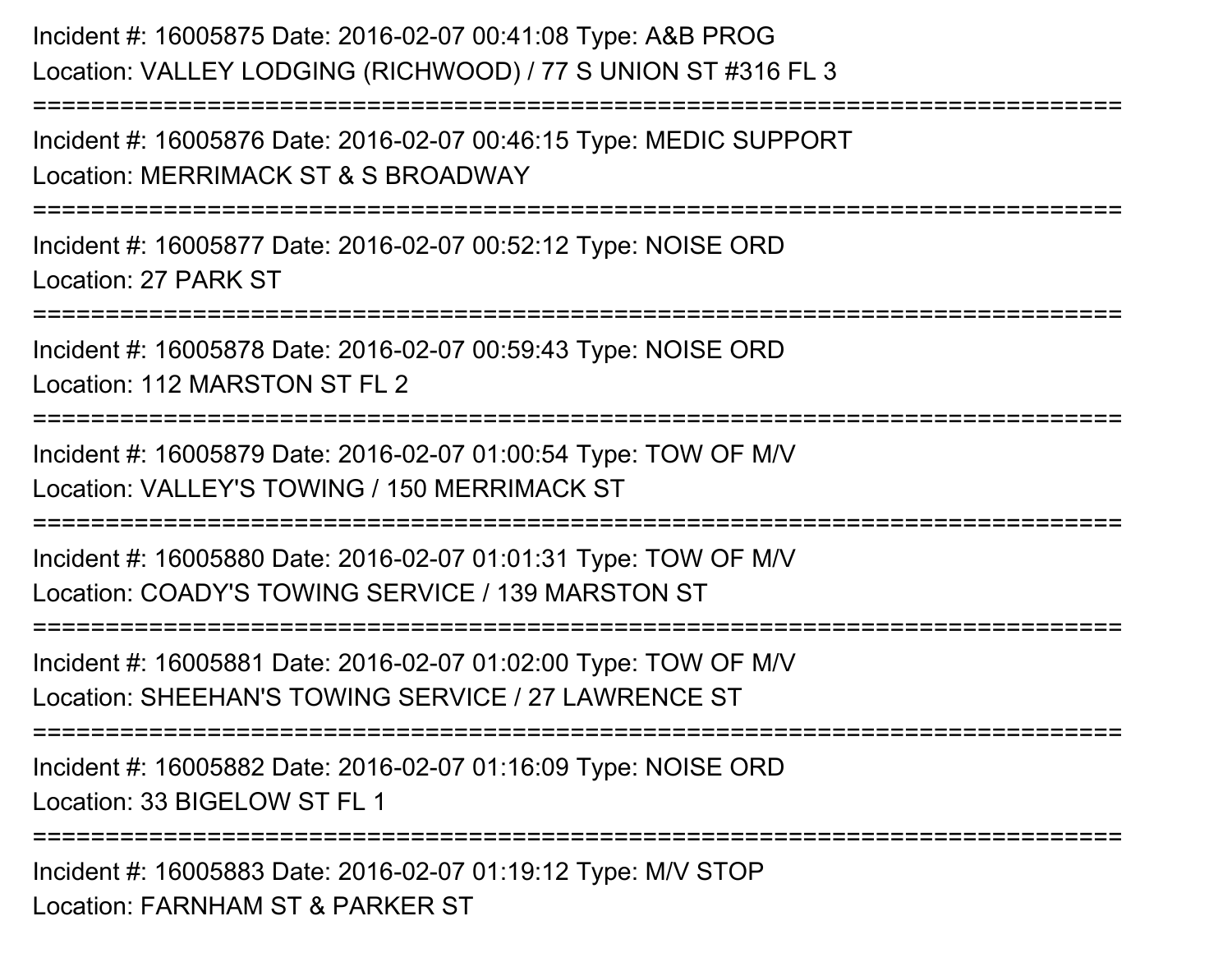Incident #: 16005884 Date: 2016-02-07 01:27:12 Type: NOISE ORDLocation: 163 SALEM ST FL 3

Location: ANDOVER ST & WINTHROP AV

===========================================================================Incident #: 16005885 Date: 2016-02-07 01:32:23 Type: M/V STOPLocation: CROSS ST & MANCHESTER ST===========================================================================Incident #: 16005886 Date: 2016-02-07 01:33:59 Type: M/V STOPLocation: BROADWAY===========================================================================Incident #: 16005887 Date: 2016-02-07 01:37:04 Type: SHOTS FIREDLocation: 101 MYRTLE ST ===================== Incident #: 16005888 Date: 2016-02-07 01:44:37 Type: DISORDERLYLocation: AQUA LOUNGE / ESSEX ST & MILL ST===========================================================================Incident #: 16005889 Date: 2016-02-07 01:49:59 Type: HIT & RUN M/VLocation: PARK ST & SARATOGA ST===========================================================================Incident #: 16005890 Date: 2016-02-07 02:11:24 Type: M/V STOPLocation: ANDOVER ST & NEWTON ST===========================================================================Incident #: 16005891 Date: 2016-02-07 02:12:16 Type: NOISE ORDLocation: 25 KENDALL ST FL 1===========================================================================Incident #: 16005892 Date: 2016-02-07 02:17:17 Type: M/V STOP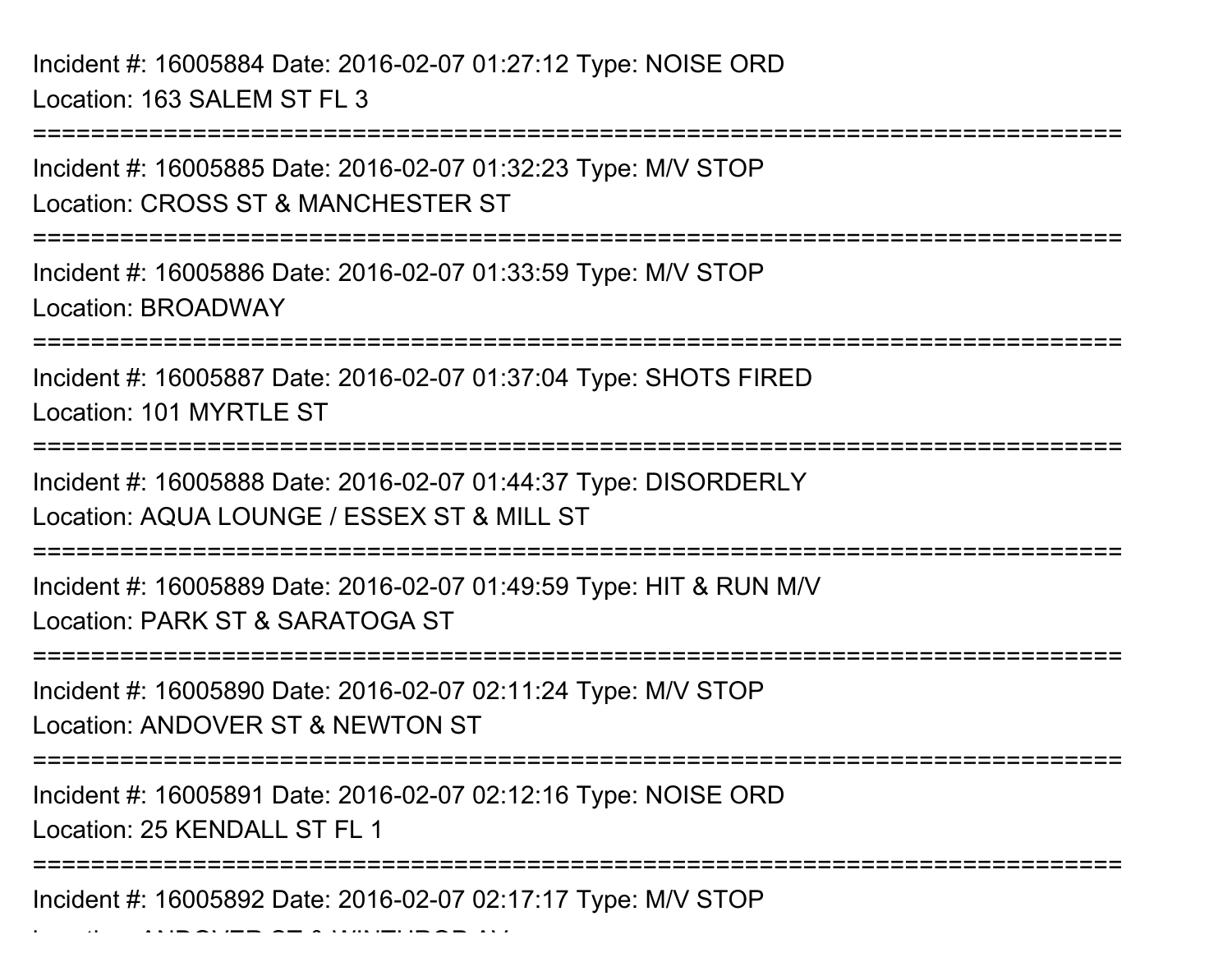===========================================================================Incident #: 16005893 Date: 2016-02-07 02:21:49 Type: NOISE ORDLocation: 23 EUTAW ST===========================================================================Incident #: 16005894 Date: 2016-02-07 02:23:27 Type: NOISE ORDLocation: 7 GRACE TER #12 FL 3 ===========================================================================Incident #: 16005895 Date: 2016-02-07 02:31:00 Type: NOISE ORDLocation: 163 SALEM ST===========================================================================Incident #: 16005896 Date: 2016-02-07 02:39:45 Type: NOISE ORDLocation: 407 HIGH ST===========================================================================Incident #: 16005897 Date: 2016-02-07 02:57:24 Type: LOCKOUTLocation: 40 LAWRENCE ST #407===========================================================================Incident #: 16005898 Date: 2016-02-07 03:03:04 Type: NOISE ORDLocation: L&M BAKERY / 203 S UNION ST===========================================================================Incident #: 16005899 Date: 2016-02-07 03:08:18 Type: ALARM OF FIRELocation: 322 HIGH ST================== Incident #: 16005900 Date: 2016-02-07 03:13:16 Type: SUS PERS/MVLocation: HAVERHILL ST & WARWICK ST===========================================================================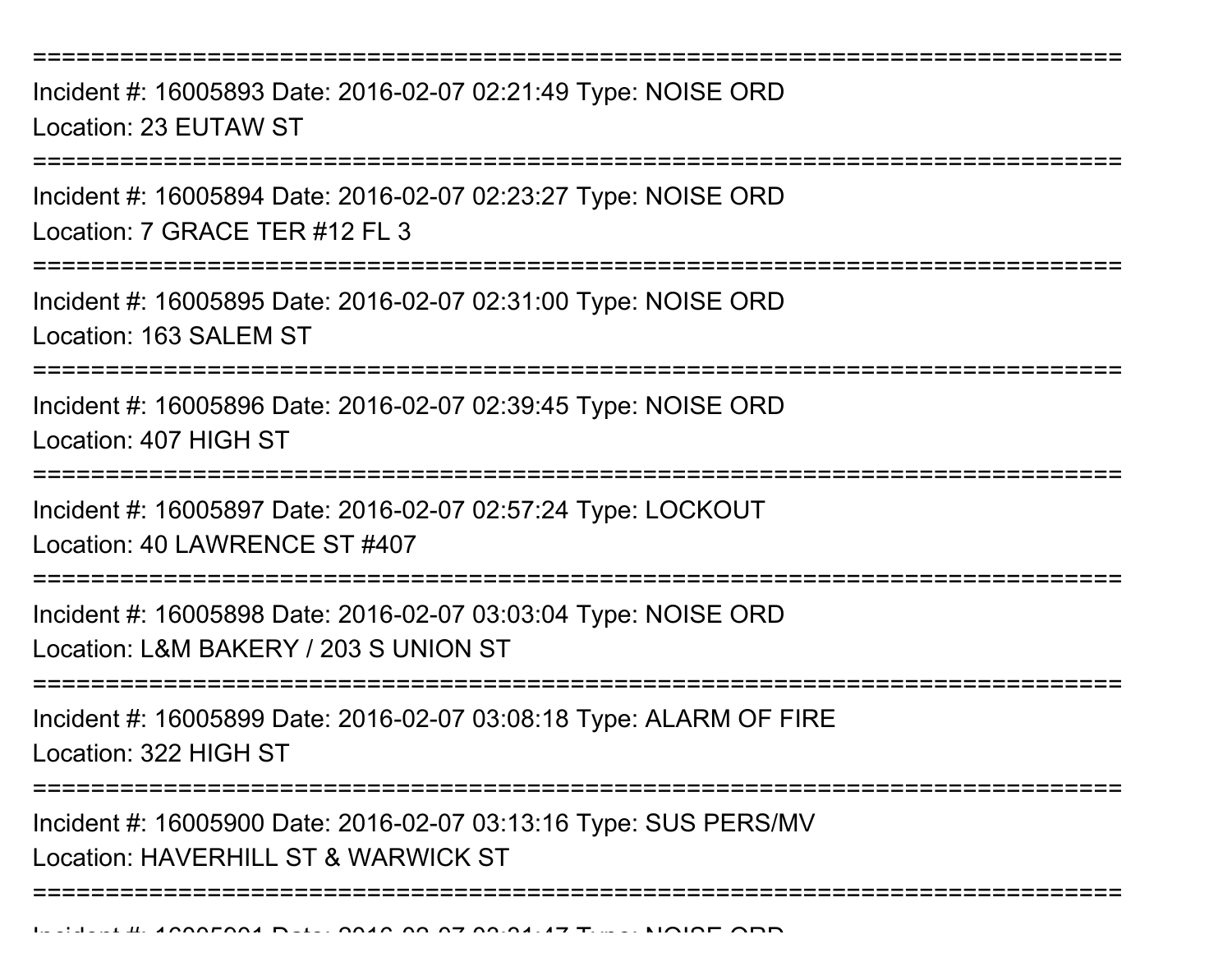Location: 139 SALEM ST FL 1

===========================================================================

Incident #: 16005902 Date: 2016-02-07 03:43:03 Type: M/V STOPLocation: BROADWAY & LOWELL ST

===========================================================================

Incident #: 16005903 Date: 2016-02-07 04:09:47 Type: EXTRA SURVEILLocation: 101 MYRTLE ST

===========================================================================

Incident #: 16005904 Date: 2016-02-07 04:12:12 Type: ALARM OF FIRELocation: 322 HIGH ST

===========================================================================

Incident #: 16005905 Date: 2016-02-07 04:34:26 Type: DISTURBANCELocation: 61 ARLINGTON ST FL 2

===========================================================================

Incident #: 16005906 Date: 2016-02-07 04:39:39 Type: ALARM/BURGLocation: VECINA BEAUTY SUPPLY / 196 BROADWAY

========================

Incident #: 16005907 Date: 2016-02-07 05:03:05 Type: NOISE ORD

Location: 163 SALEM ST #3

===========================================================================

Incident #: 16005908 Date: 2016-02-07 05:11:43 Type: ALARM/BURG

Location: LAWRENCE TANK / 26 WENDELL ST

===========================================================================

===========================================================================

Incident #: 16005909 Date: 2016-02-07 05:26:15 Type: ALARM/BURGLocation: 15 FLORAL ST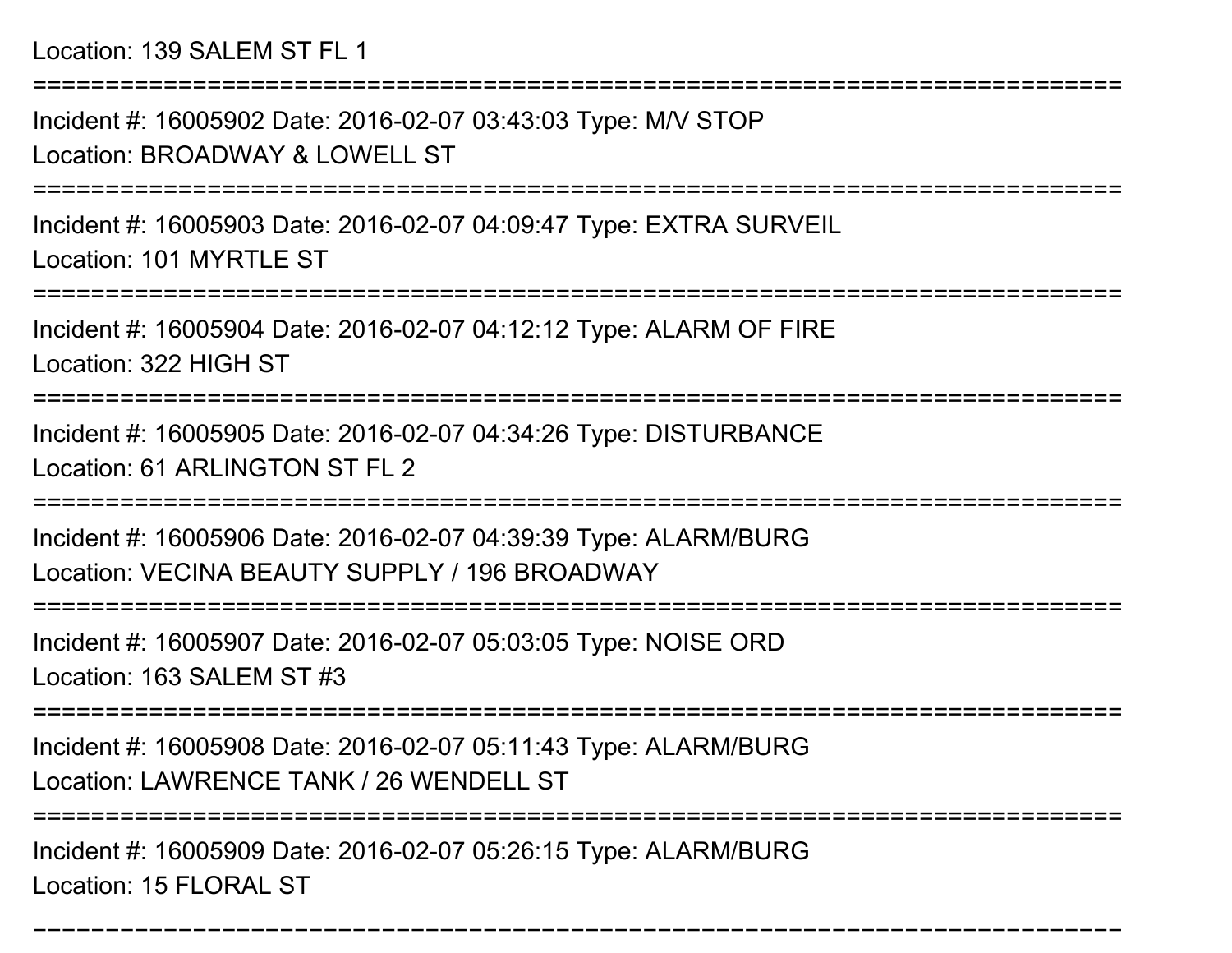Incident #: 16005910 Date: 2016-02-07 05:52:27 Type: NEIGHBOR PROBLocation: 77 S UNION ST #312

Incident #: 16005911 Date: 2016-02-07 06:04:49 Type: ALARMSLocation: VANESSA FOOD MARKET / 68 WILLOW ST

===========================================================================

===========================================================================

Incident #: 16005912 Date: 2016-02-07 06:40:41 Type: MAL DAMAGELocation: 590 ANDOVER ST

===========================================================================

Incident #: 16005913 Date: 2016-02-07 06:45:32 Type: MEDIC SUPPORTLocation: PSYCHOLOGICAL CENTER / 87 SUMMER ST FL 1

===========================================================================

Incident #: 16005914 Date: 2016-02-07 06:46:46 Type: NOISE ORDLocation: 25 KENDALL ST FL 1

=============================

Incident #: 16005915 Date: 2016-02-07 06:50:41 Type: PARK & WALKLocation: BROADWAY

===========================================================================

Incident #: 16005916 Date: 2016-02-07 07:13:49 Type: M/V STOP

Location: ESSEX ST & FRANKLIN ST

===========================================================================

Incident #: 16005917 Date: 2016-02-07 07:21:50 Type: M/V STOP

Location: BROADWAY & HAVERHILL ST

===========================================================================

Incident #: 16005918 Date: 2016-02-07 07:25:06 Type: M/V STOPLocation: 112 MARSTON ST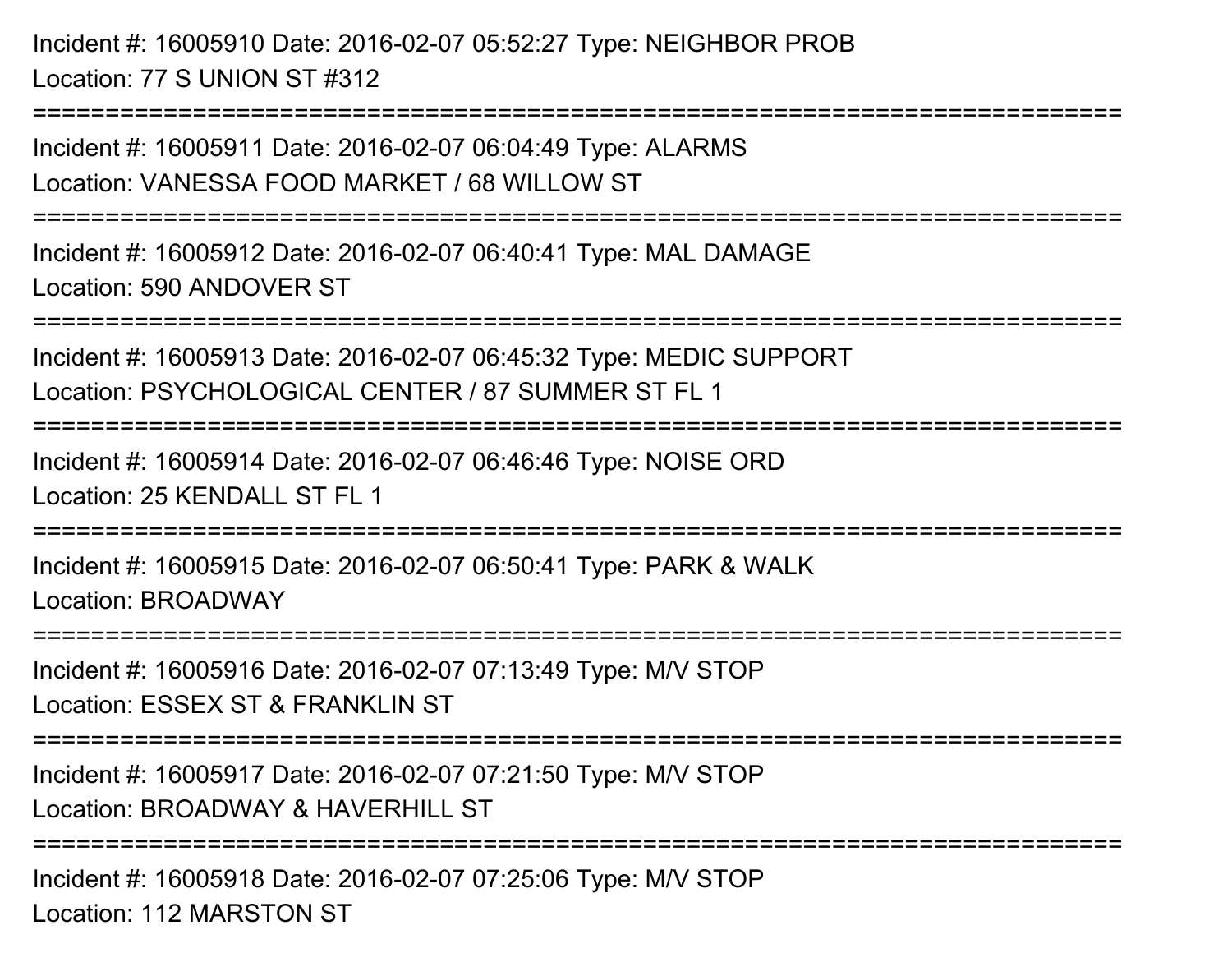Incident #: 16005919 Date: 2016-02-07 07:27:21 Type: M/V STOPLocation: ESSEX ST & OXFORD ST===========================================================================Incident #: 16005921 Date: 2016-02-07 07:27:32 Type: ALARMSLocation: BEACON COURTS OFFICE / 71 DUCKETT AV===========================================================================Incident #: 16005920 Date: 2016-02-07 07:27:34 Type: M/V STOPLocation: HAVERHILL ST & MORTON ST ===========================================================================Incident #: 16005922 Date: 2016-02-07 07:28:14 Type: M/V STOPLocation: DANA & WINTHROP===========================================================================Incident #: 16005923 Date: 2016-02-07 07:30:41 Type: M/V STOPLocation: 50 ESSEX ST===========================================================================Incident #: 16005924 Date: 2016-02-07 07:32:58 Type: M/V STOPLocation: 53 BRADFORD ST===========================================================================Incident #: 16005925 Date: 2016-02-07 07:36:57 Type: SPECIAL CHECKLocation: 101 MYRTLE ST ===========================================================================Incident #: 16005926 Date: 2016-02-07 08:33:07 Type: NOISE ORDLocation: 25 KENDALL ST===========================================================================

===========================================================================

Incident #: 16005927 Date: 2016-02-07 08:35:29 Type: ALARMS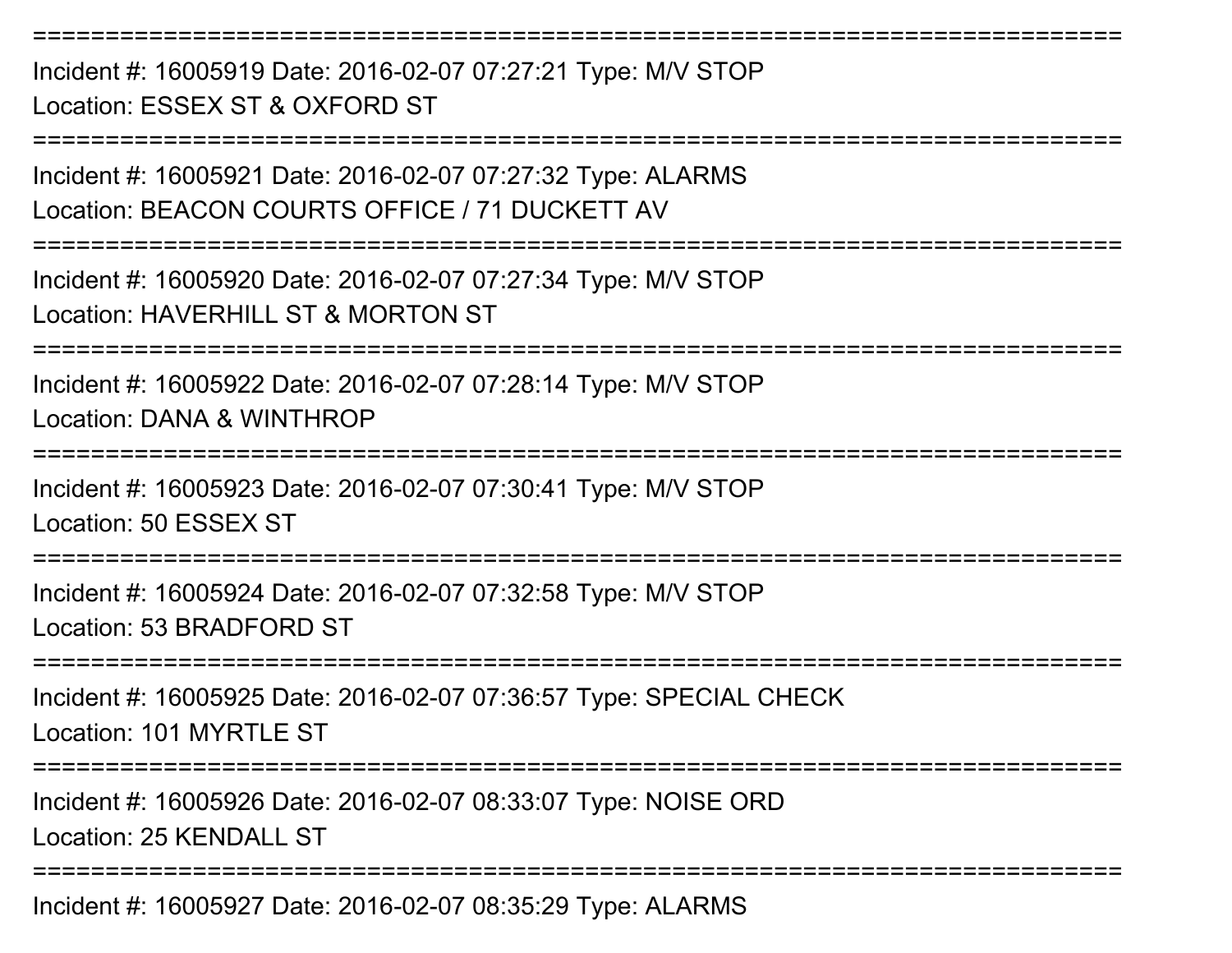Incident #: 16005928 Date: 2016-02-07 09:17:42 Type: MISSING PERSLocation: 63 WARREN ST

===========================================================================

Incident #: 16005929 Date: 2016-02-07 09:44:13 Type: A&B PROGLocation: 148 WILLOW ST

===========================================================================

Incident #: 16005930 Date: 2016-02-07 09:44:33 Type: M/V STOP

Location: 429FZ2 / 30 BERNARD AV

===========================================================================

Incident #: 16005932 Date: 2016-02-07 10:33:41 Type: DISTURBANCELocation: 82 FARLEY ST #ATTIC

===========================================================================

Incident #: 16005931 Date: 2016-02-07 10:35:26 Type: M/V STOPLocation: WOODLAND ST & WOODLAND CT

===========================================================================

Incident #: 16005933 Date: 2016-02-07 10:50:16 Type: DOMESTIC/PASTLocation: 20 KNOX ST #22

===========================================================================

Incident #: 16005934 Date: 2016-02-07 10:58:00 Type: ALARM/BURG

Location: 71 COMMON ST

===========================================================================

Incident #: 16005935 Date: 2016-02-07 11:15:48 Type: M/V STOP

Location: 9 WATER ST

===========================================================================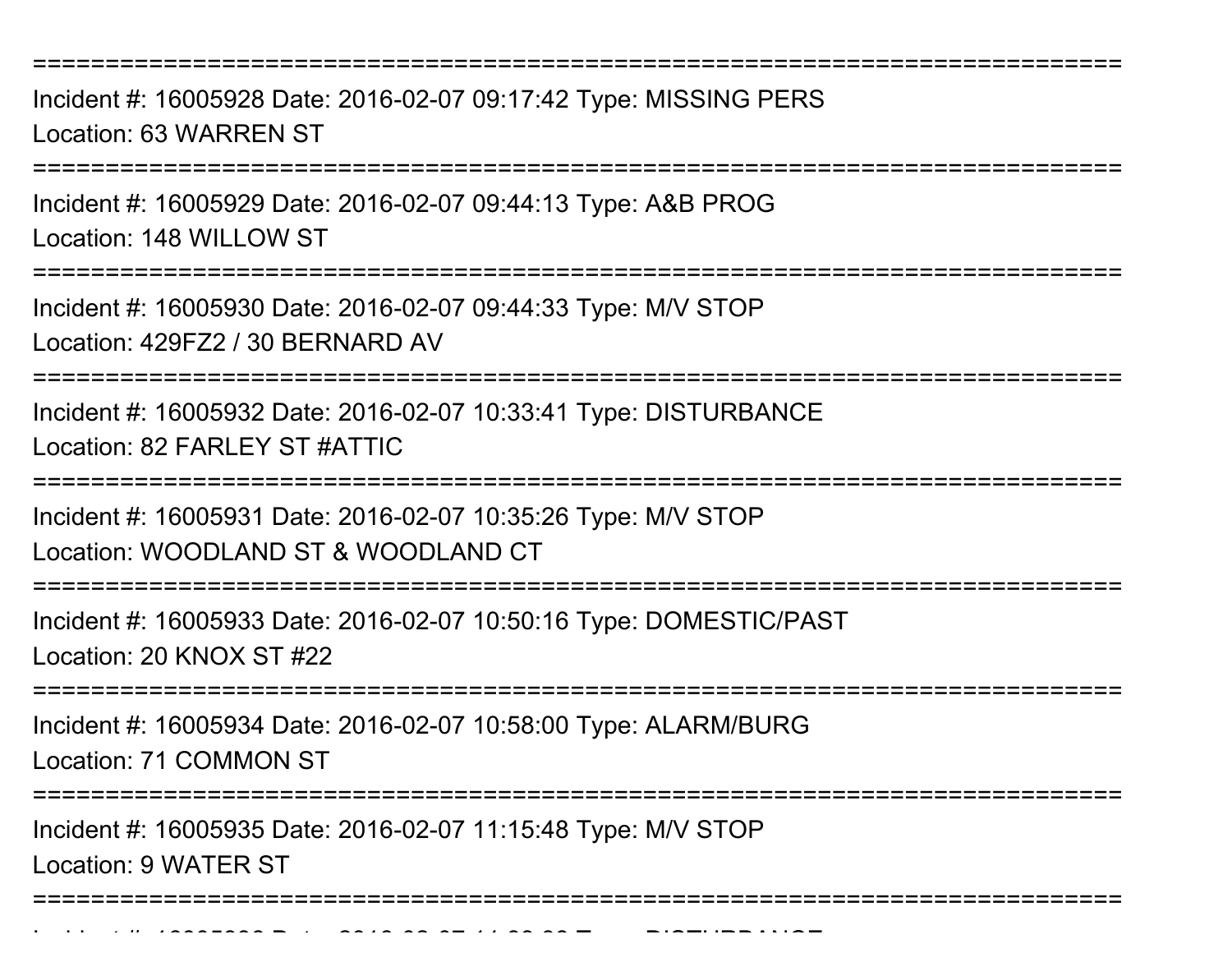## Location: 7 W HAWLEY ST

Incident #: 16005938 Date: 2016-02-07 11:35:25 Type: LOST PROPERTYLocation: 90 LOWELL ST

===========================================================================

===========================================================================

Incident #: 16005937 Date: 2016-02-07 11:36:34 Type: CK WELL BEINGLocation: 31 MILTON ST FL 2

===========================================================================

Incident #: 16005939 Date: 2016-02-07 11:41:06 Type: M/V STOPLocation: 939XP1 / 351 HAMPSHIRE ST

===========================================================================

Incident #: 16005940 Date: 2016-02-07 11:42:57 Type: MV/BLOCKINGLocation: 1EFK20 / 61 A WARREN ST

===========================================================================

Incident #: 16005941 Date: 2016-02-07 11:46:55 Type: ALARM/BURGLocation: MTC MECHANICAL / 148 SHEPARD ST

===========================================================================

Incident #: 16005942 Date: 2016-02-07 11:53:15 Type: LARCENY/PASTLocation: 59 TREMONT ST #104

===========================================================================

Incident #: 16005943 Date: 2016-02-07 11:55:08 Type: UNWANTEDGUESTLocation: 23 KENDALL ST

===========================================================================

Incident #: 16005944 Date: 2016-02-07 12:01:31 Type: HIT & RUN M/VLocation: LAWRENCE ST & PARK ST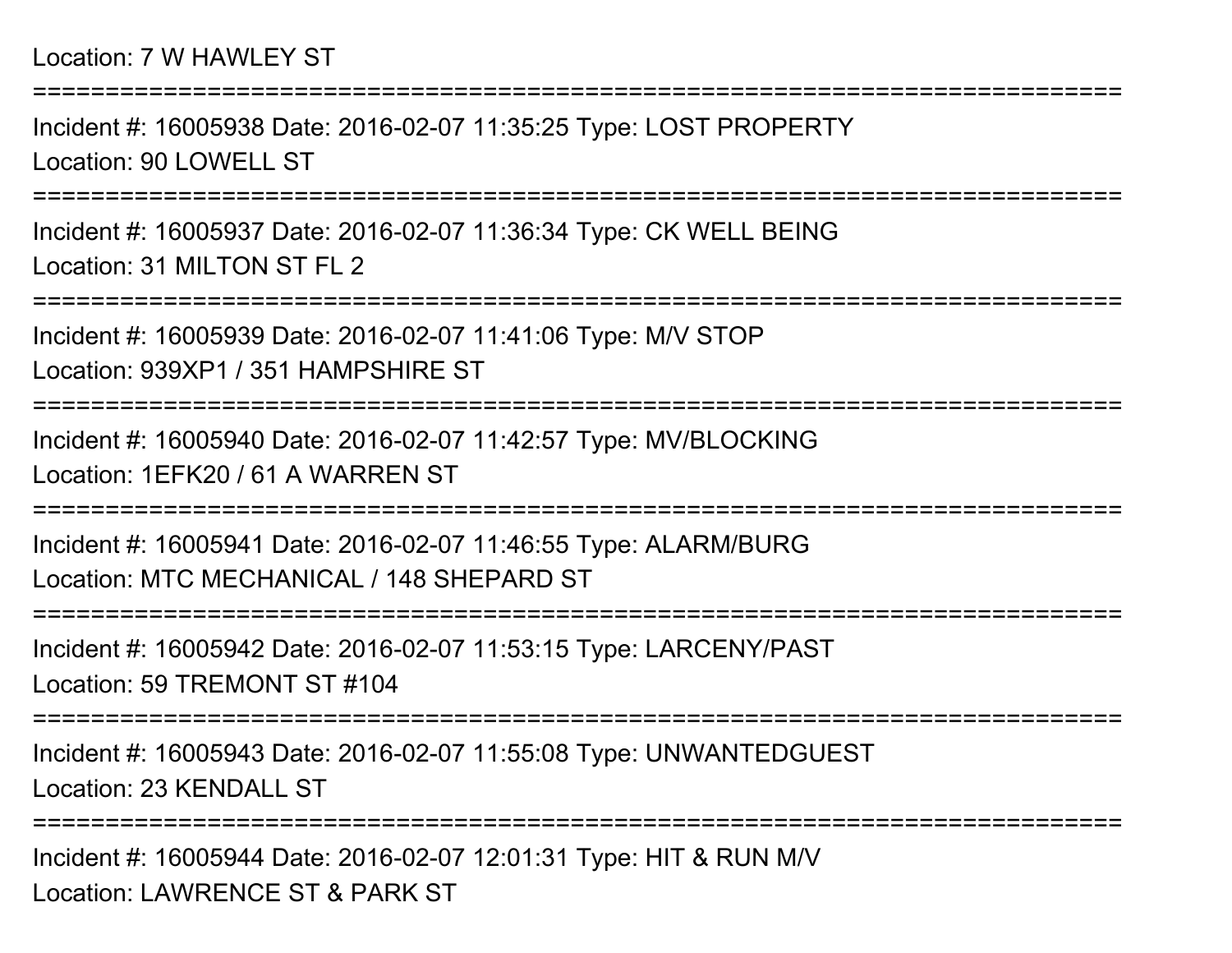Incident #: 16005945 Date: 2016-02-07 12:03:39 Type: A&B PASTLocation: 148 WILLOW ST FL 1

===========================================================================Incident #: 16005946 Date: 2016-02-07 12:18:00 Type: SUS PERS/MVLocation: ESSEX ST & TOWER HILL ST ===========================================================================Incident #: 16005947 Date: 2016-02-07 12:20:01 Type: LOUD NOISELocation: 264 E HAVERHILL ST #13===========================================================================Incident #: 16005948 Date: 2016-02-07 12:30:57 Type: M/V STOPLocation: 2SA526 / 28 FERGUSON ST===========================================================================Incident #: 16005949 Date: 2016-02-07 12:36:35 Type: DRUG OVERDOSELocation: 469 HAVERHILL ST===========================================================================Incident #: 16005950 Date: 2016-02-07 12:39:13 Type: M/V STOPLocation: 98 BEACON ST===========================================================================Incident #: 16005951 Date: 2016-02-07 12:51:16 Type: ALARM/BURGLocation: WENDYS / 55 HAMPSHIRE ST===========================================================================Incident #: 16005952 Date: 2016-02-07 12:57:53 Type: M/V STOPLocation: SHOWCASE CINEMA / 6 CHICKERING ST===========================================================================Incident #: 16005953 Date: 2016-02-07 12:59:54 Type: KEEP PEACE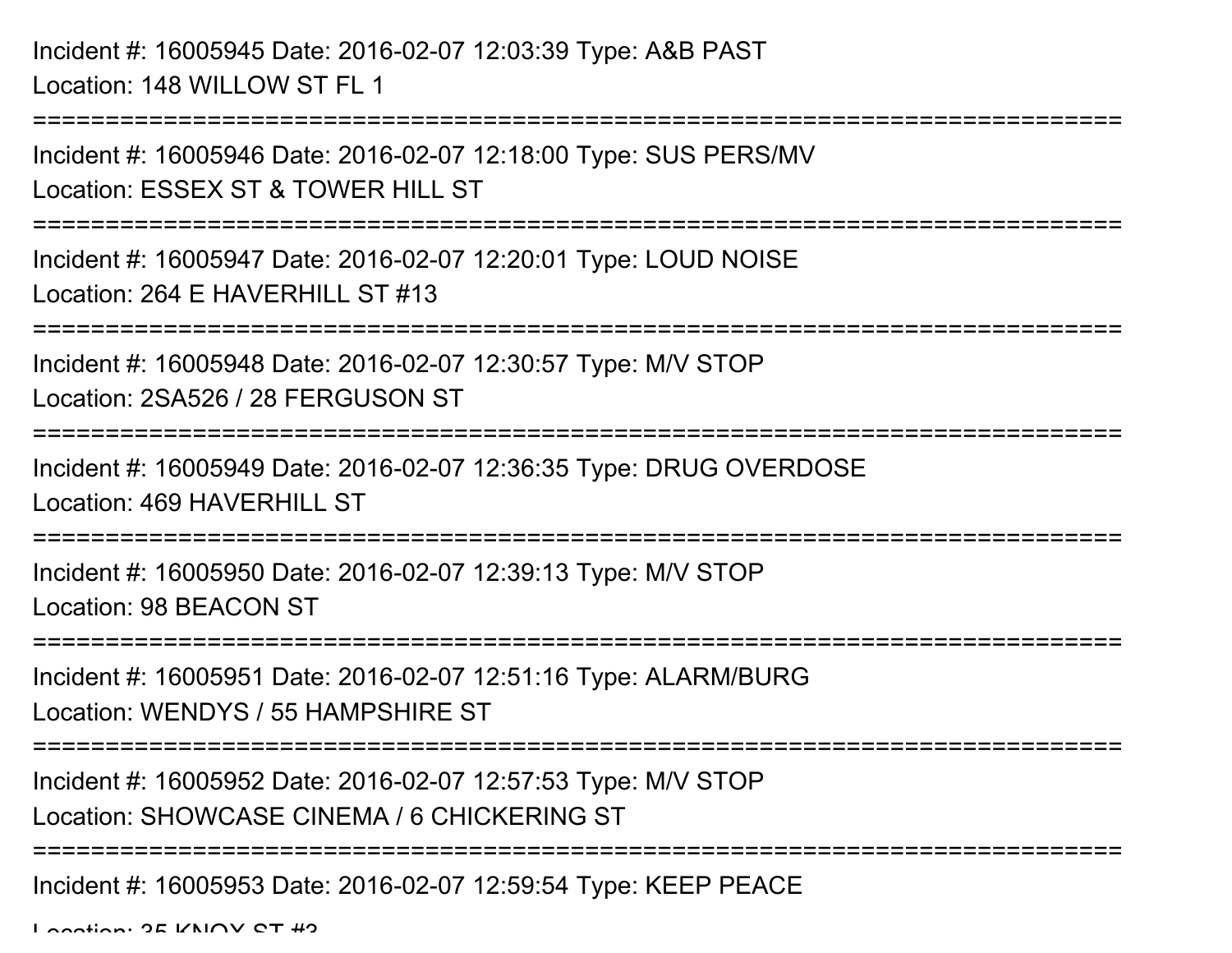===========================================================================Incident #: 16005954 Date: 2016-02-07 13:04:03 Type: INVEST CONTLocation: 77 HAWLEY ST===========================================================================Incident #: 16005955 Date: 2016-02-07 13:10:00 Type: ALARMSLocation: 59 ALDER ST ===========================================================================Incident #: 16005956 Date: 2016-02-07 13:28:51 Type: M/V STOPLocation: INMAN ST & S BROADWAY===========================================================================Incident #: 16005957 Date: 2016-02-07 13:40:55 Type: MEDIC SUPPORTLocation: HAWLEY ST & W KENETH===========================================================================Incident #: 16005958 Date: 2016-02-07 13:41:27 Type: UNWANTEDGUESTLocation: 13 BEDFORD ST===========================================================================Incident #: 16005959 Date: 2016-02-07 13:54:13 Type: MEDIC SUPPORTLocation: 116 JENNINGS ST FL 2===========================================================================Incident #: 16005960 Date: 2016-02-07 14:12:55 Type: MEDIC SUPPORTLocation: HIGHGATE ST & RESERVOIR ST===========================================================================Incident #: 16005961 Date: 2016-02-07 14:43:18 Type: M/V STOPLocation: HANCOCK ST & MARSHALLS WY

===========================================================================

Incident #: 16005962 Date: 2016-02-07 14:44:34 Type: MAL DAMG PROG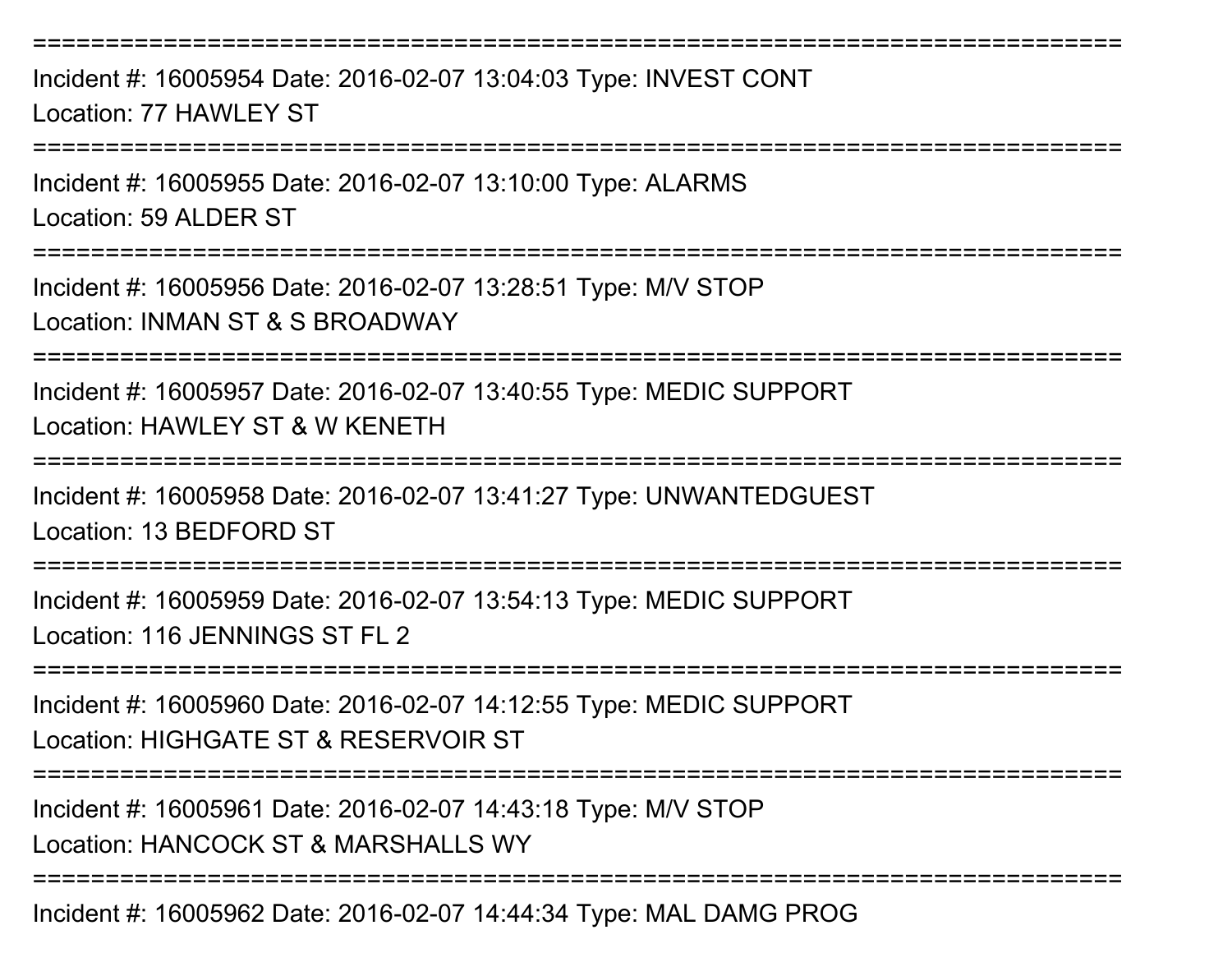| Location: CENTRE ST & HAMPSHIRE ST                                                                |
|---------------------------------------------------------------------------------------------------|
| Incident #: 16005963 Date: 2016-02-07 14:49:15 Type: DISTURBANCE<br>Location: 13 BEDFORD ST       |
| Incident #: 16005964 Date: 2016-02-07 14:51:04 Type: CK WELL BEING<br>Location: 12 GROVE ST       |
| Incident #: 16005965 Date: 2016-02-07 14:55:30 Type: UNKNOWN PROB<br>Location: 114 ALLSTON ST     |
| Incident #: 16005966 Date: 2016-02-07 14:58:47 Type: M/V STOP<br><b>Location: 43 MERRIMACK ST</b> |
| Incident #: 16005967 Date: 2016-02-07 15:16:12 Type: SUS PERS/MV<br>Location: 381 CHESTNUT ST     |
| Incident #: 16005968 Date: 2016-02-07 15:17:24 Type: RECOV/STOL/MV<br>Location: 530 BROADWAY      |
| Incident #: 16005969 Date: 2016-02-07 15:47:29 Type: M/V STOP<br>Location: 265 PROSPECT ST        |
| Incident #: 16005970 Date: 2016-02-07 15:51:43 Type: THREATS<br>Location: 67 MIDDLEBURY ST        |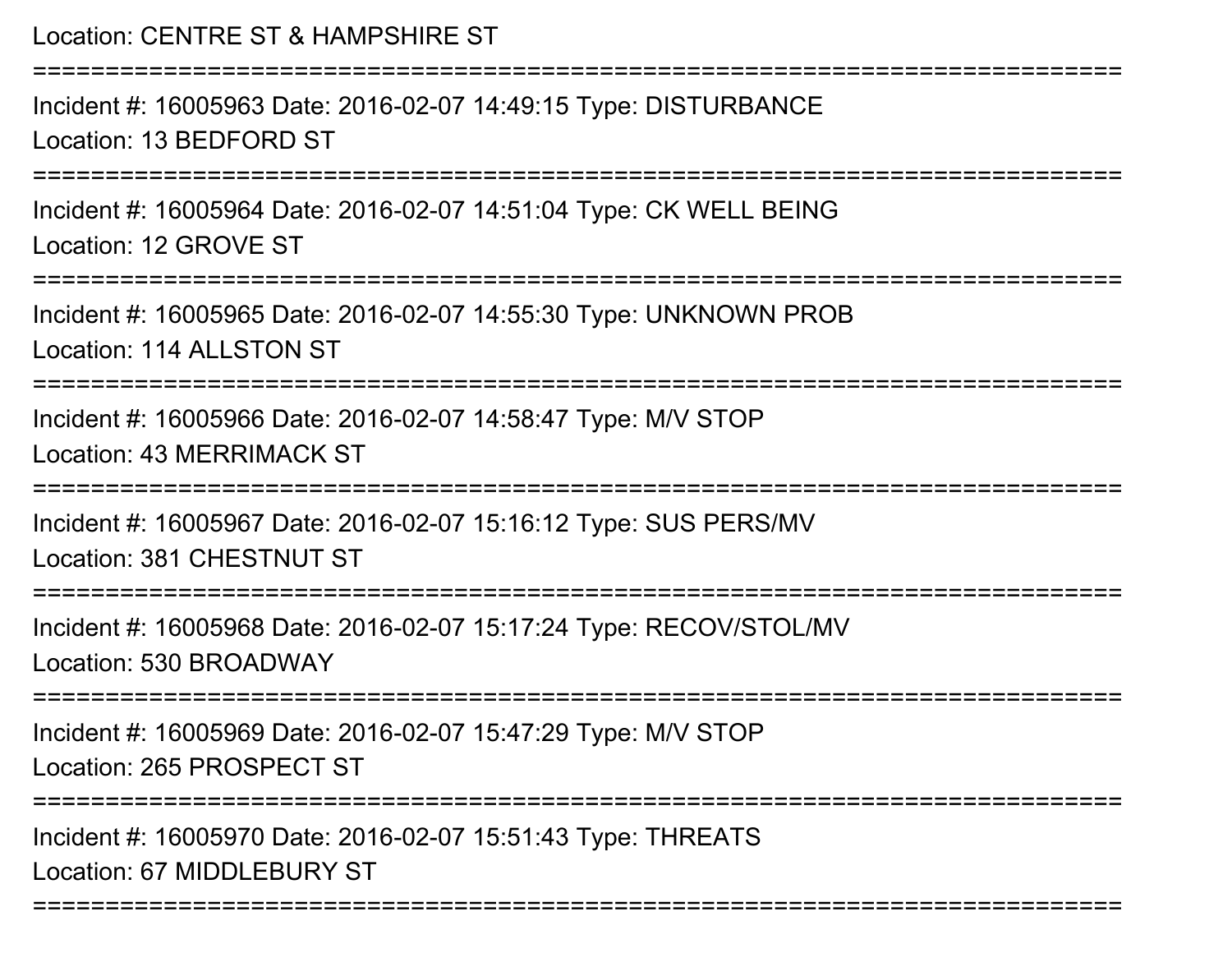## Location: 5 FITZ ST

===========================================================================Incident #: 16005972 Date: 2016-02-07 16:19:32 Type: ALARM/BURGLocation: 144 BERKELEY ST ===========================================================================Incident #: 16005973 Date: 2016-02-07 16:32:59 Type: DISTURBANCELocation: EVERETT ST===========================================================================Incident #: 16005974 Date: 2016-02-07 16:58:12 Type: DOMESTIC/PROGLocation: TRAIN STATION / null===========================================================================Incident #: 16005976 Date: 2016-02-07 17:10:53 Type: STOL/MV/PASLocation: 30 DOYLE ST===========================================================================Incident #: 16005975 Date: 2016-02-07 17:11:05 Type: M/V STOPLocation: BROADWAY & CROSS ST**===============** Incident #: 16005977 Date: 2016-02-07 17:18:41 Type: LARCENY/PASTLocation: 2 BLANCHARD ST===========================================================================Incident #: 16005978 Date: 2016-02-07 17:21:05 Type: HIT & RUN M/VLocation: 179 WALNUT ST===========================================================================Incident #: 16005979 Date: 2016-02-07 17:28:35 Type: GENERAL SERVLocation: MARLBORO ST & S UNION ST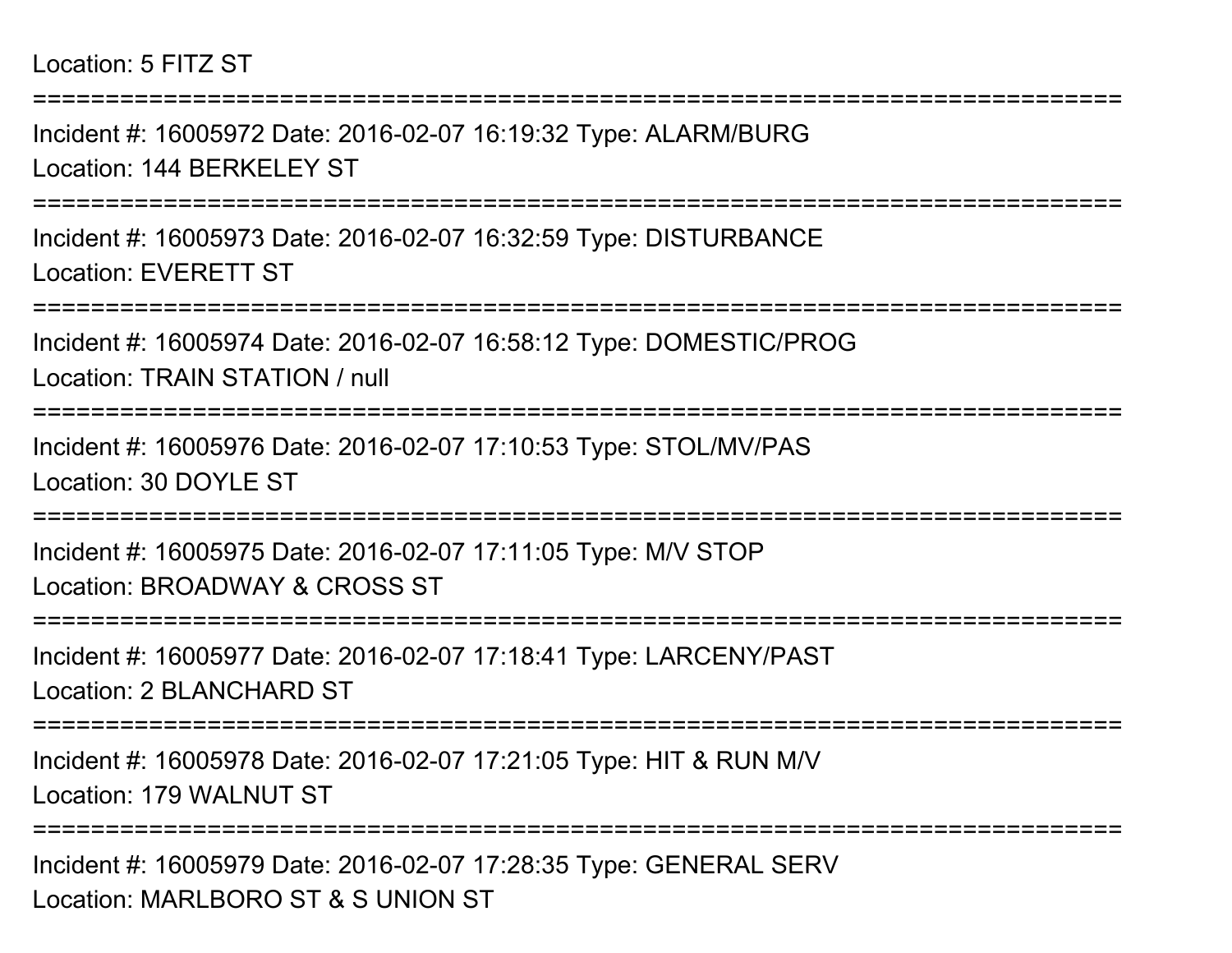Incident #: 16005980 Date: 2016-02-07 17:40:04 Type: M/V STOPLocation: 63 MILTON ST

===========================================================================

Incident #: 16005981 Date: 2016-02-07 17:46:16 Type: ALARM/BURGLocation: GENESIS AUTO BODY / 12 BROADWAY

===========================================================================

Incident #: 16005982 Date: 2016-02-07 17:50:09 Type: M/V STOPLocation: CANAL ST & UNION ST

===========================================================================

Incident #: 16005983 Date: 2016-02-07 17:56:25 Type: SUS PERS/MVLocation: BODWELL ST & SCHOOL ST

===========================================================================

Incident #: 16005985 Date: 2016-02-07 18:05:58 Type: M/V STOPLocation: BROADWAY & ESSEX ST

===========================================================================

Incident #: 16005984 Date: 2016-02-07 18:08:17 Type: SHOPLIFTINGLocation: CVS PHARMACY / 205 S BROADWAY

===========================================================================

Incident #: 16005986 Date: 2016-02-07 18:11:22 Type: DRUG VIOLocation: MCDONALDS / 50 BROADWAY

===========================================================================

Incident #: 16005987 Date: 2016-02-07 18:24:02 Type: DISTURBANCE

Location: 362 ESSEX ST #311

===========================================================================

Incident #: 16005988 Date: 2016-02-07 18:28:30 Type: MEDIC SUPPORT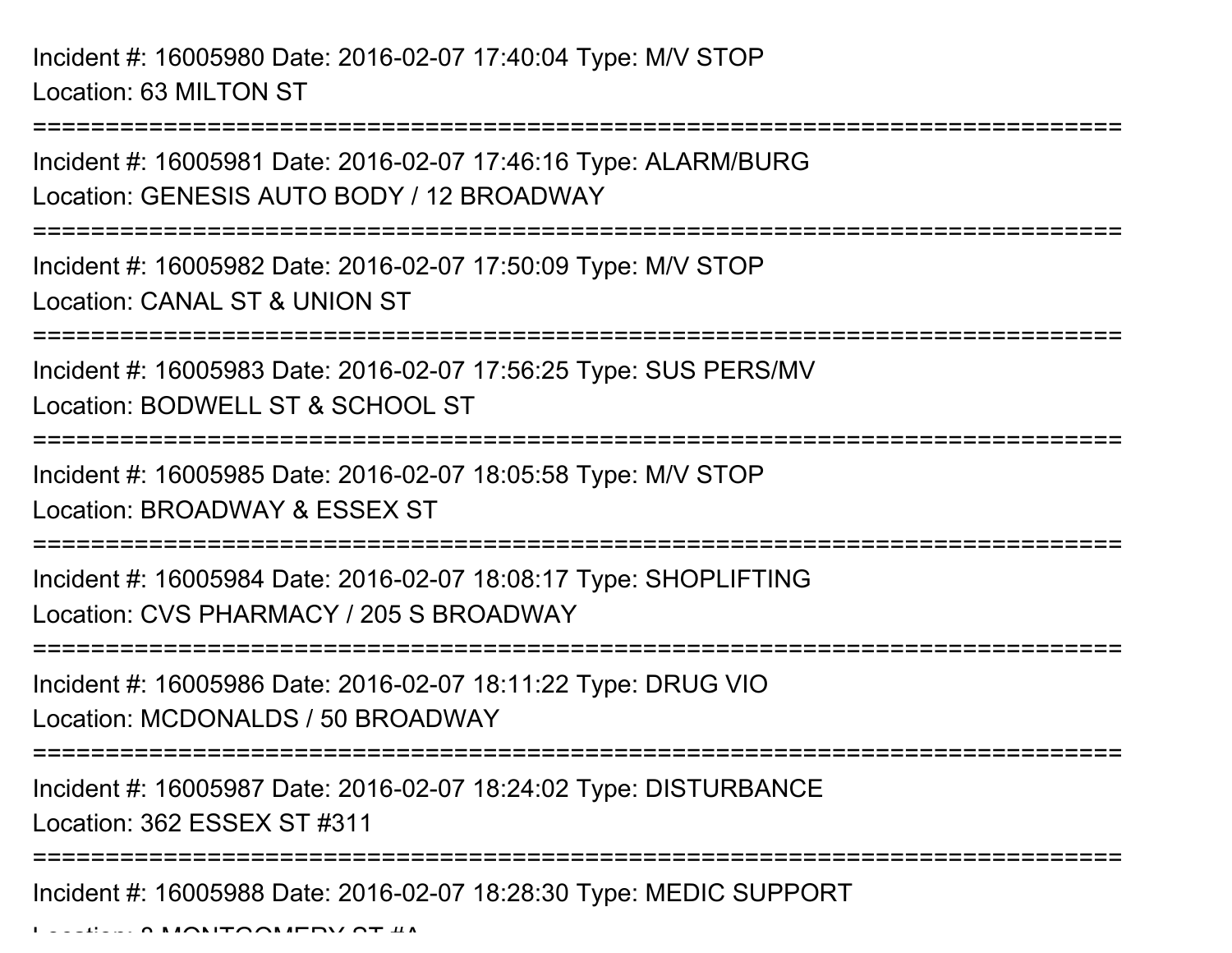Incident #: 16005989 Date: 2016-02-07 18:28:48 Type: TRESPASSINGLocation: 59 TREMONT ST

===========================================================================

Incident #: 16005990 Date: 2016-02-07 18:35:56 Type: ALARM/BURGLocation: PARTHUM / 258 E HAVERHILL ST

===========================================================================

Incident #: 16005991 Date: 2016-02-07 19:08:59 Type: MV/BLOCKINGLocation: 113 EXCHANGE ST

===========================================================================

Incident #: 16005992 Date: 2016-02-07 19:13:47 Type: SUS PERS/MVLocation: 316 HIGH ST

=========================

Incident #: 16005993 Date: 2016-02-07 19:19:24 Type: ALARM/BURGLocation: ROURKE,TERRANCE 9788070106 / 107 HIGH ST

===========================================================================

Incident #: 16005994 Date: 2016-02-07 19:31:49 Type: M/V STOPLocation: HAMPSHIRF ST & VALLEY ST

===========================================================================

Incident #: 16005995 Date: 2016-02-07 19:34:19 Type: M/V STOPLocation: AMESBURY ST & COMMON ST

===========================================================================

Incident #: 16005996 Date: 2016-02-07 19:46:36 Type: M/V STOPLocation: SARGENT ST

===========================================================================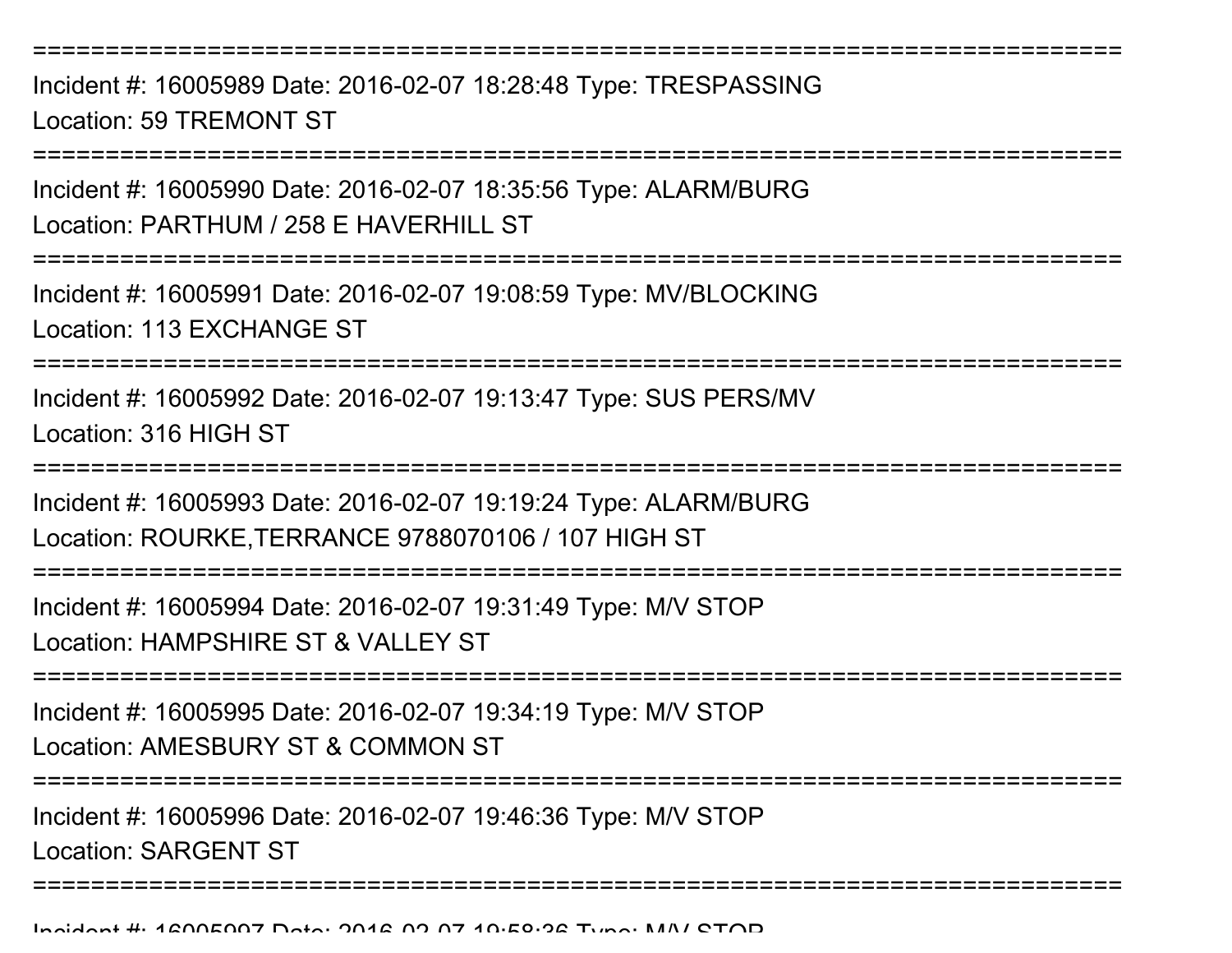Incident #: 16005998 Date: 2016-02-07 20:06:06 Type: M/V STOPLocation: COMMON ST & FRANKLIN ST

===========================================================================

Incident #: 16005999 Date: 2016-02-07 20:11:16 Type: SUS PERS/MVLocation: SANTO DOMINGO LIQUORS / 419 HAMPSHIRE ST

===========================================================================

Incident #: 16006000 Date: 2016-02-07 20:17:49 Type: AUTO ACC/PEDLocation: CENTRAL BRIDGE / 0 MERRIMACK ST

===========================================================================

Incident #: 16006001 Date: 2016-02-07 21:03:51 Type: ALARM/BURGLocation: THE PARTHUM SCHOOL / 258 F HAVERHILL ST

===========================================================================

Incident #: 16006002 Date: 2016-02-07 21:10:19 Type: THREATSLocation: 190 LAWRENCE ST

===========================================================================

Incident #: 16006003 Date: 2016-02-07 21:44:33 Type: UNWANTEDGUESTLocation: 6 ADAMS ST

===========================================================================

Incident #: 16006004 Date: 2016-02-07 22:10:25 Type: MEDIC SUPPORTLocation: 10 DIAMOND ST #9

===========================================================================

===========================================================================

Incident #: 16006005 Date: 2016-02-07 22:12:49 Type: DISTURBANCELocation: 41 MAPLE ST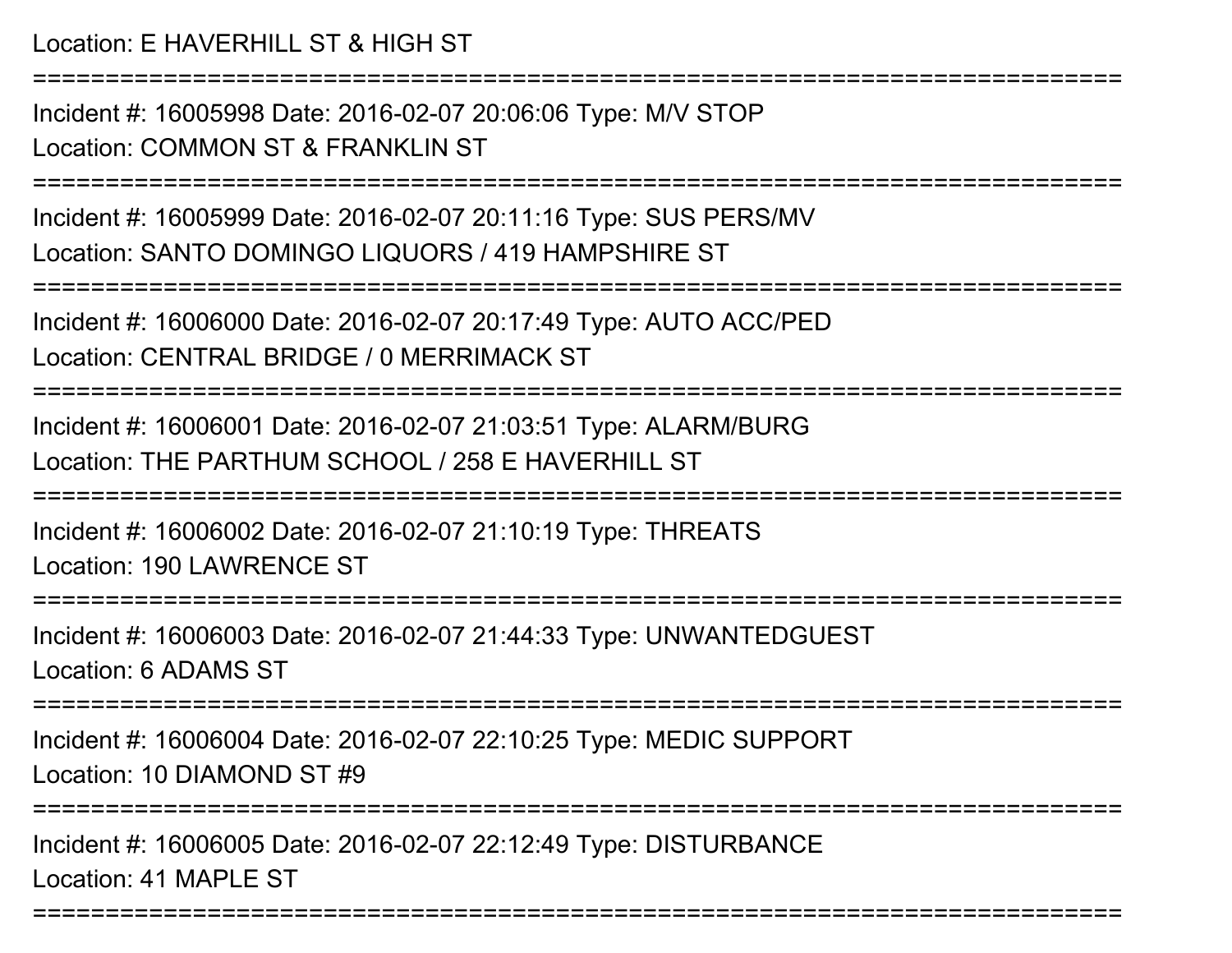Incident #: 16006006 Date: 2016-02-07 22:37:20 Type: TOW OF M/VLocation: SUBWAY / ESSEX

Incident #: 16006007 Date: 2016-02-07 22:51:30 Type: M/V STOPLocation: BROADWAY & METHUEN ST

===========================================================================

===========================================================================

Incident #: 16006008 Date: 2016-02-07 22:54:15 Type: NOISE ORDLocation: 52 MARGIN ST FL 4

===========================================================================

Incident #: 16006009 Date: 2016-02-07 23:00:48 Type: DOMESTIC/PROG

Location: 11 LAWRENCE ST #504 FL 5

```
===========================================================================
```
Incident #: 16006010 Date: 2016-02-07 23:36:14 Type: DISABLED MVLocation: MARSTON ST

===========================================================================

Incident #: 16006011 Date: 2016-02-07 23:40:34 Type: SUS PERS/MVLocation: 4 COPLEY ST

```
===========================================================================
```
Incident #: 16006013 Date: 2016-02-07 23:51:07 Type: NOISE ORDLocation: 461 BROADWAY #1 FL 1

===========================================================================

Incident #: 16006012 Date: 2016-02-07 23:51:18 Type: DISTURBANCELocation: 45 BROADWAY

===========================================================================

Incident #: 16006014 Date: 2016-02-07 23:54:19 Type: FIGHTLocation: 104 WATER ST